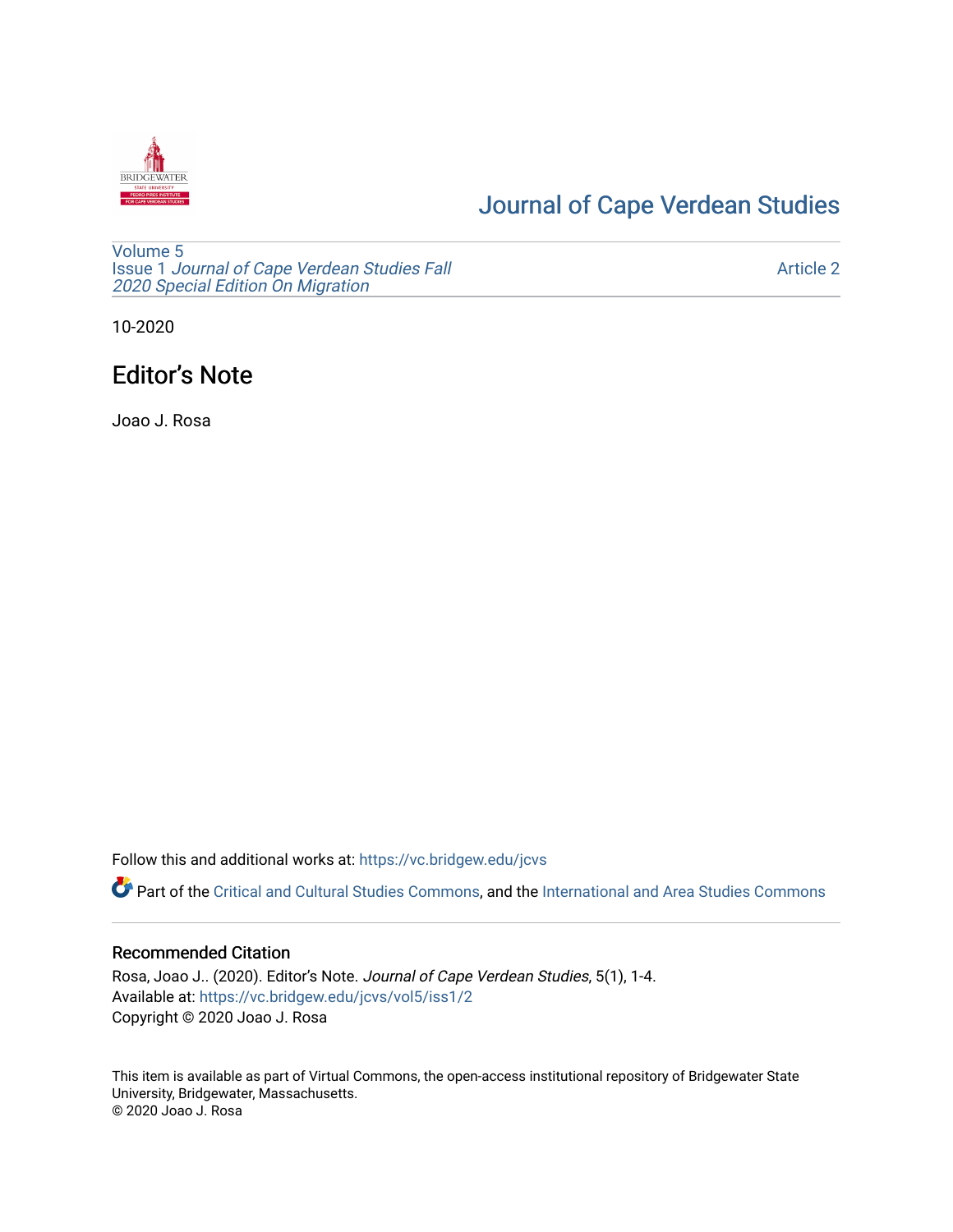#### **Editor's Note**

Migration, Racialization and the suturing of National Identity: Global movements in the Neoliberal Order

In recent times, a plethora of private ventures targeting individuals who seek to investigate their ethnic origins have developed. While the bio-engineering technology associated with these ventures are increasingly being used in nefarious ways<sup>[1](#page-1-0)</sup>, these endeavors confirm both the human need to understand our own origins, much as they implicitly recognize the extensive flows of human migration processes, be they forced or otherwise. Migratory flows of people across geopolitical spaces has for centuries been the orchestrated pathways and economic catalyst for the "development" of western societies (Rodney & Davis, 2018, Bennett, 2016). While it is true that the neoliberal age is often characterized by the free flow and movement of capital (Klein, 2008, Harvey, 2007, Chomsky, 2017), current migratory flows can in many ways be seen as the inevitable results of profound disturbances endemic to the prevailing social and economic order. The ferocious and dissolute excesses of the "de-regulated" economic model are evidenced in the depravity of tiered existences that produce on the one—hand the catering of chocolate covered desserts costing \$[2](#page-1-1)5,000<sup>2</sup> while simultaneously engendering ethically moribund policies that imprison children at southwestern border while attempting entry into the very country whose macro social and economic policies create dire destitution and precarious conditions in their countries of origin.

The centuries-long racialized depletion of human labor force through the machinations of slavery that strategically engineered the underdevelopment of Africa while providing this economic force for the development of the west, in some spaces occurred concurrently with free flows of migration that often stemmed from policies of structured colonial neglect of the colonized and the vicissitudes of the environment (Correia e Silva, 1996). Ironically, as Gottlieb highlights in her current piece, even while the blossoming of Cabo Verde as an occupied archipelago was nascent in a social exclusion that would force the mixing of slaves, Jews, Christians, animists and Muslims, Cabo Verde's role in the racialized slave trade brought into being one of the first globalized societies of humanity.

The diasporic presence of the Cabo Verdean people across the world today is due to the interplay between this colossal human tragedy that was slavery/slave trade and the continuing unquenching need to resist and thrive by exploring the possibilities contained in "imagined communities"[3](#page-1-2) (Anderson, 1983) both in Cabo Verde and in the diaspora.

On December 4, 1818, in an official correspondence to then Secretary of State John Quincy Adams, the honorable Samuel Hodges, U.S. Consul General in Cabo Verde communicated his distress at having a ship manned by renegade Americans flying British colors who after skirmishes with crews from other U.S. vessels anchored in port, engaged in "plundering the vessels of all of their money and other valuable articles found on board and threatening with destruction the vessel and crew…(S. Hodges, personal communication, December 4, 1818.) " The fact that the exchange occurred on the soil of Cabo Verde and that legalized slavery in the U.S. would only come to an end at the conclusion of the U.S. Civil War

<span id="page-1-0"></span><sup>1</sup> <https://www.nature.com/articles/d41586-020-02545-5>

<span id="page-1-1"></span><sup>&</sup>lt;sup>2</sup> <https://www.cnbc.com/2017/08/24/what-its-like-to-eat-serendipity-3s-1000-golden-opulence-sundae.html>

<span id="page-1-2"></span> $3$  (Anderson, 1983)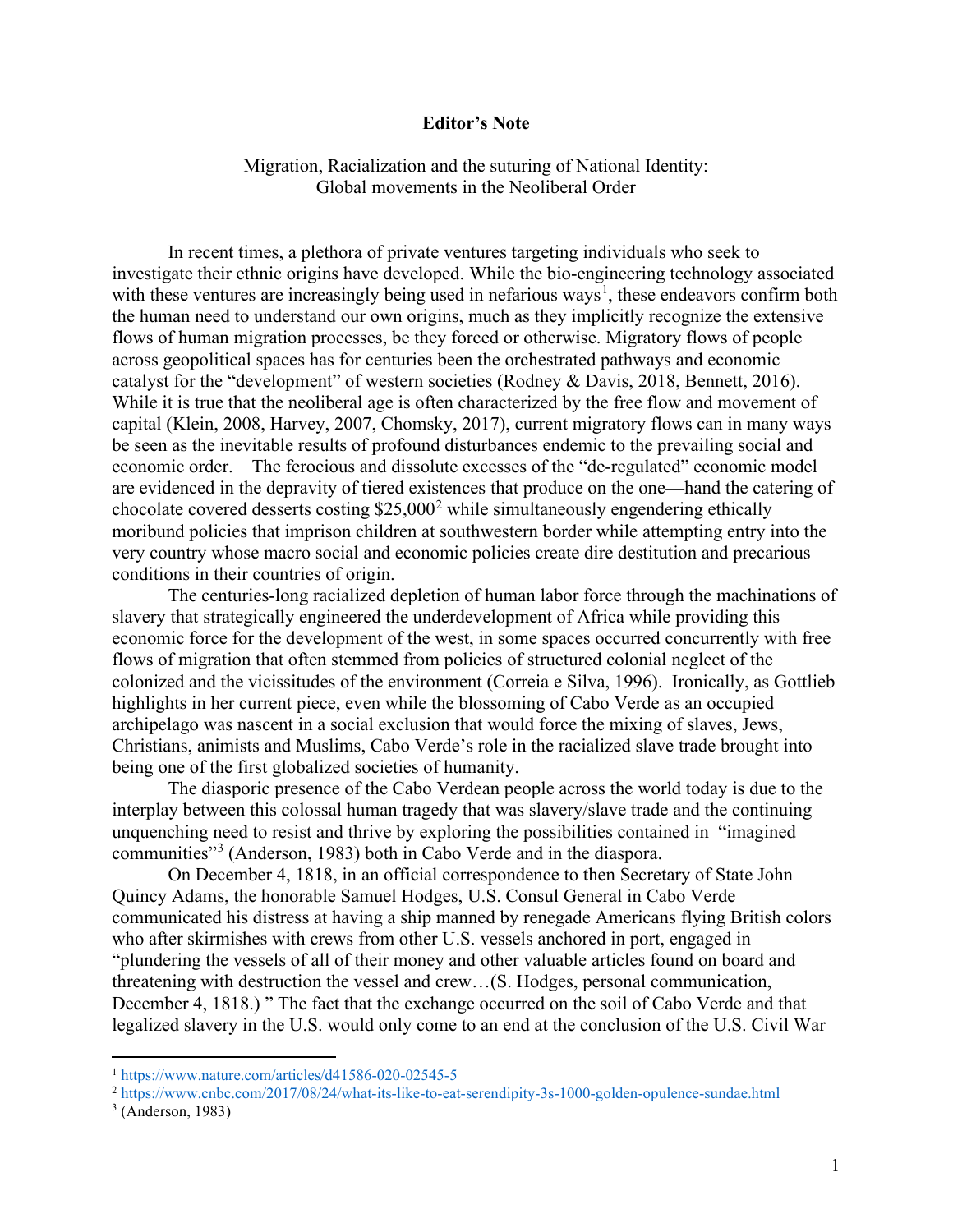in 1865, highlights the multi-faceted U.S. exchanges with the archipelago nation. In fact, historical archives point to the presence of Cabo Verdeans in the U.S. as early as the late 1700's, with some participating in the Revolutionary War (and of course every war since).

The formation of the Cabo Verdean diaspora in the U.S., while reflecting merely a sliver of the global migratory processes that have impacted the people and history of Cabo Verde, is particularly interesting in that it is very much tied to national policies and crises on both sides of the Atlantic. While Correia e Silva (1996) highlights the duality of natural climatic conditions (lack of rain & drought) and state structured neglect (famine/hunger) as two of the principal catalysts for the continued migration of Cabo Verdeans to the U.S., others such as Pereira (2019) have through rigorous academic research provided evidence of the reciprocal nature of that engagement. As Pereira (2019) highlights, solidarity networks between the people of the U.S. and the inhabitants of the islands were particularly effective in times of hunger, and certainly, and more importantly, went beyond official channels of engagement with churches leading the way in providing needed resources to mitigate the effects of hunger on the islands in times of crises. Similarly, in times of intense economic hardships in the U.S., such as was the case during the economic depression of 1929, many Cabo Verdeans who had been in the U.S. for generations returned to the islands with whatever resources they possessed since these would provide a more secure buffer in Cabo Verde. In this sense, migration, for Cabo Verde and the people of Cabo Verde has always had and continues to have a multi-layered impact.

The present edition focuses on a broader range of a number of little-studied historicities that comprise the overall narrative of migratory movements that have overtime created the people of Cabo Verde. The edition begins with Gottlieb's thought-provoking study of the patterns of Jewish Identity formation amongst Cabo Verdeans, the author juxtaposes the framework of Critical Race Theory and Clifford Geertz's notions of "models" in understanding the multiple ways in which Cabo Verdeans come to understand and inhabit (to varying degrees) Jewish identities.

In complementing Gottlieb's study of the assuming of Jewish identity (ies) by Cabo Verdeans of Jewish descent, Marco Piazza, through rigorous methodological processes traces the historical development of Jewish communities in Cabo Verde focusing on the particularity of the Cristão-Novos and their precarious new socio-political position which as Piazza argues, "actually endows them with a sensitivity towards those who are made the object of exclusion and discrimination". While laying a firm foundation for the understanding of the historical processes through which the Cristão-Novos adapt and resist in the process of becoming in Cabo Verde, Piazza underscores the importance of the ambiguities which this group carried as a marker of their own positionality but also a source of strength in affirming new identities.

The edition then re-centers the multi-dimensionality of the migratory experience by examining the intersectionality between ideological dispositions and transnational formations. Abel Djassi Amado critically explores the discourses and actions that allowed the Cabo Verdean diasporic communities in the U.S. to experience varying degrees of allegiance to the independence movement. Bringing forth a deeper understanding of the ideological tensions resulting from a contested revolutionary struggle, Abel Djassi Amado de-constructs the myth of homogeneity of experience and in so doing posits alternative narratives.

The edition ends with a brief look at a "circular diaspora" through the analysis of David Almeida. Through a critical lens, David Almeida analyzes the experiences of graduate students returning to Cabo Verde after an extended study experience in the United States. In his analysis, Almeida clearly and articulately reflects on the significance of identities and narratives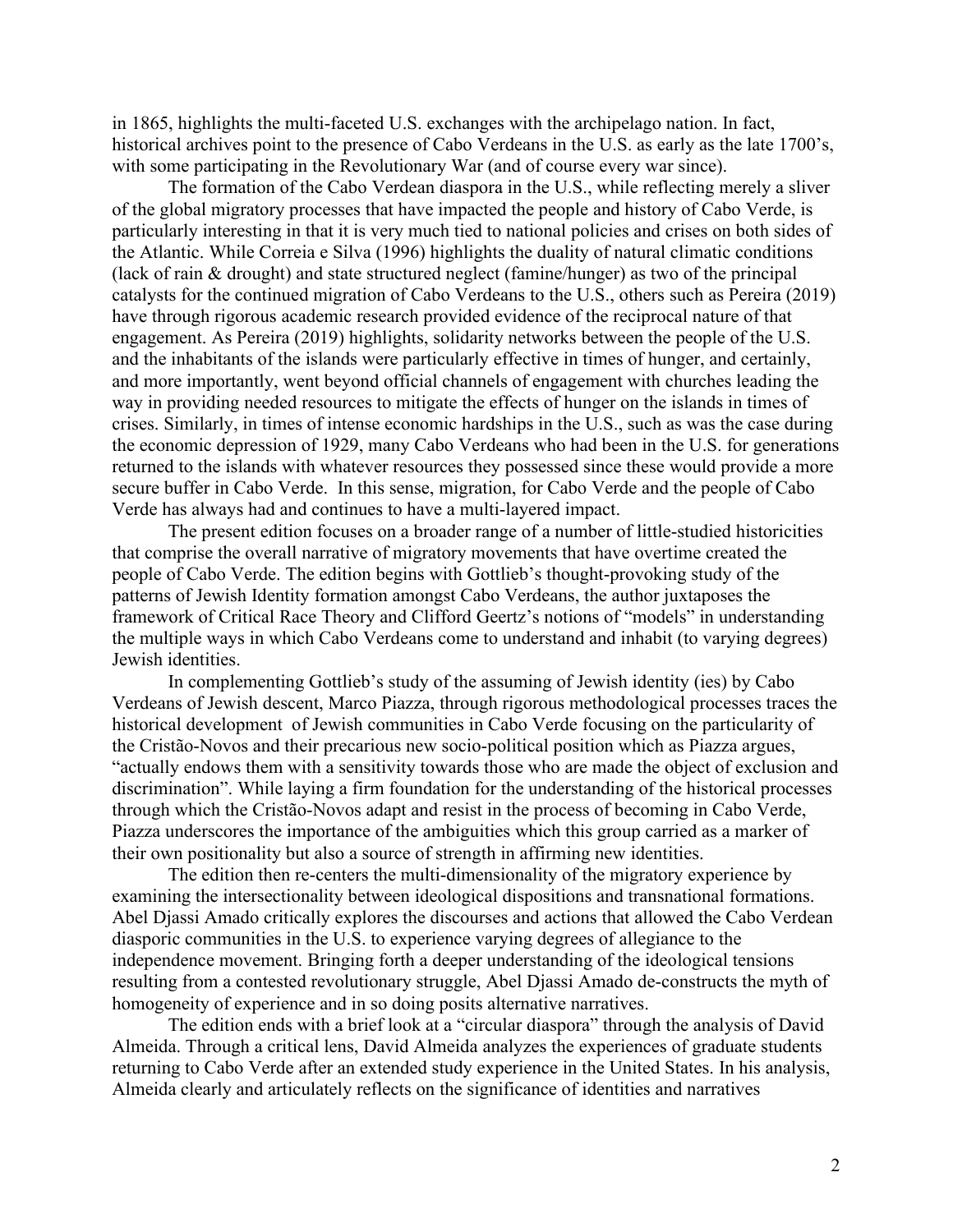constructed by these graduate students as well as the impact of the "hidden curriculum" in forming in them dispositions conducive to transformative social engagements. Through this important work, Almeida opens a space of inquiry that reaches beyond functionalist understandings of the official curriculum as the sole model of ontological awareness.

The history of migration for the Cabo Verdean diaspora is on-going. It is continuously reimagined, re-authored and re-shaped with each traversing of the terrain of the spaces of the imagined community. The articles contained herein contribute to the greater understanding of these processes.

Joao J. Rosa, Ph.D. Bridgewater State University Fall 2020